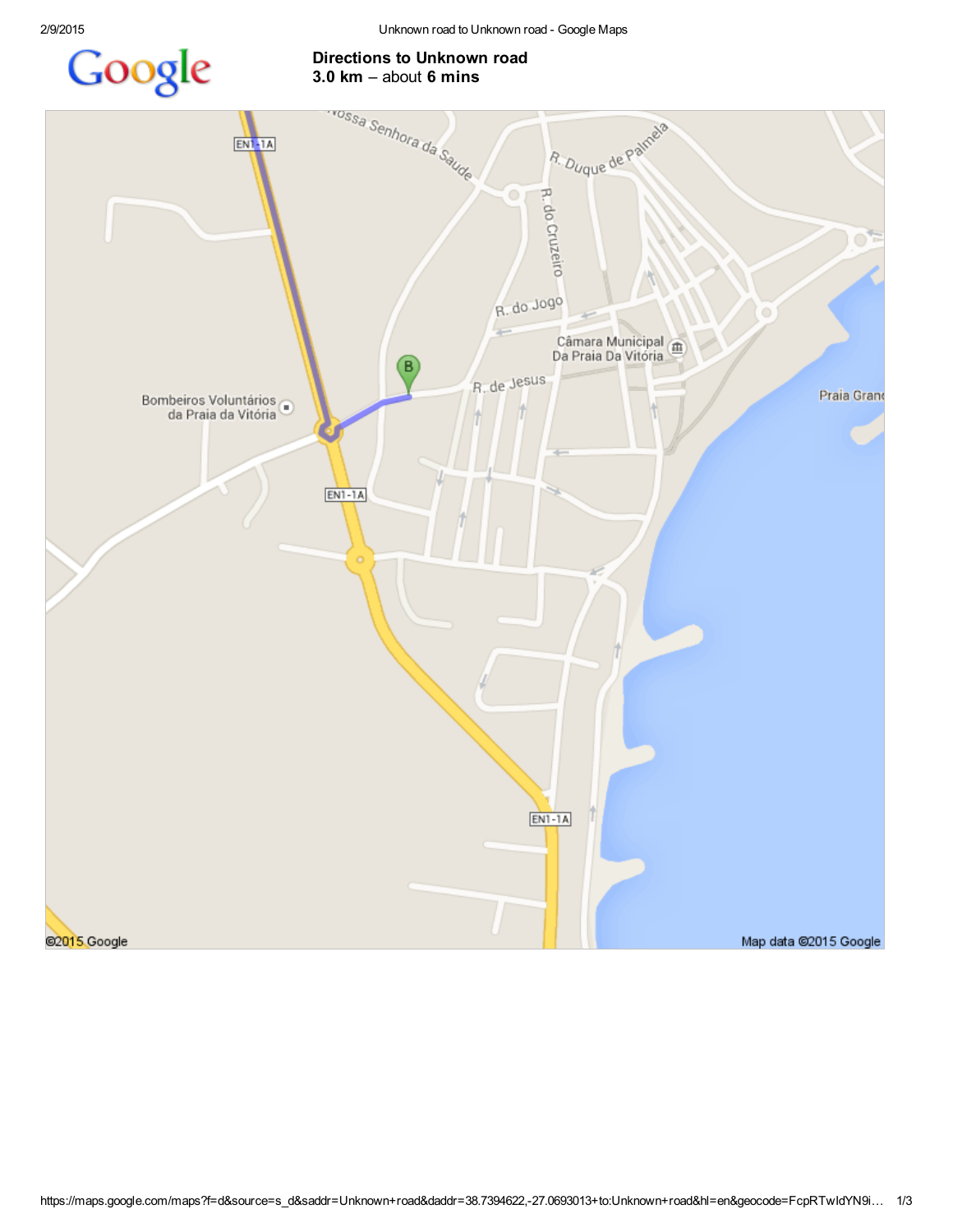

## Unknown road



1. Head southwest



go 30 m<br>total 30 m





י 3. Slight right About 2 mins





total 1.9 km